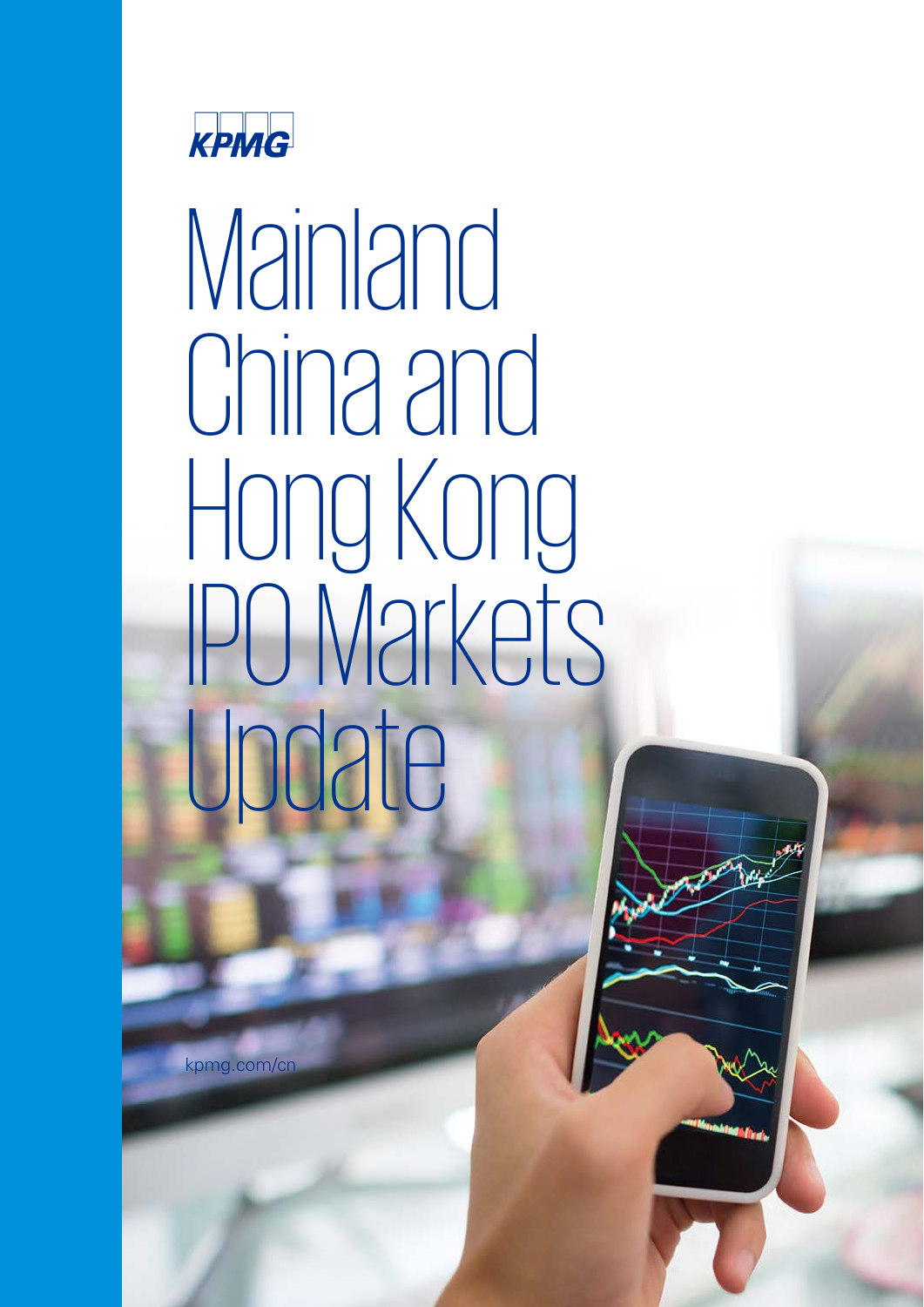### Executive summary

Due to economic and political uncertainty, the global IPO market was relatively sluggish in 2016, and most global exchanges recorded a decline in IPO activities. Though Hong Kong is expecting a fall of around 26% in its IPO funds raised in 2016, the city's exchange maintains its status as the largest IPO market in the world in terms of funds raised. KPMG China is forecasting an estimated 120 IPOs, with funds raised approaching HKD 195 billion in 2016.

In China, IPO activities began picking up since the resumption of IPO application approvals. The Shanghai Stock Exchange and Shenzhen Stock Exchange will likely raise RMB 105 billion and RMB 50 billion respectively.

China's gross domestic product (GDP) growth remained at 6.7% in the first three quarters, indicating that China's economy has been stabilising in 2016. With its key role in China's economic policies and reform measures, including supply-side structural reform, state-owned enterprise reform and debt-toequity swaps, China's capital markets will likely be strongly linked to the country's economic development progress. It is anticipated that China's capital markets will maintain their advantage and be set to play a greater role in global capital markets.

Despite the market uncertainties and more stringent regulatory atmosphere, Hong Kong's IPO pipeline remains healthy, with an increasing number of IPO applications. With deleveraging across multiple sectors in China's economy, the demand for equity financing from China enterprises is expected to continue. In addition, the launch of the Shenzhen-Hong Kong Stock Connect and other upcoming initiatives to connect both China and Hong Kong capital markets will boost market liquidity in the longer term. KPMG China expects Hong Kong's IPO market to remain steady in 2017 and to continue being one of the top IPO venues globally.



### Global exchanges ranking

**IPO funds raised in 2015**

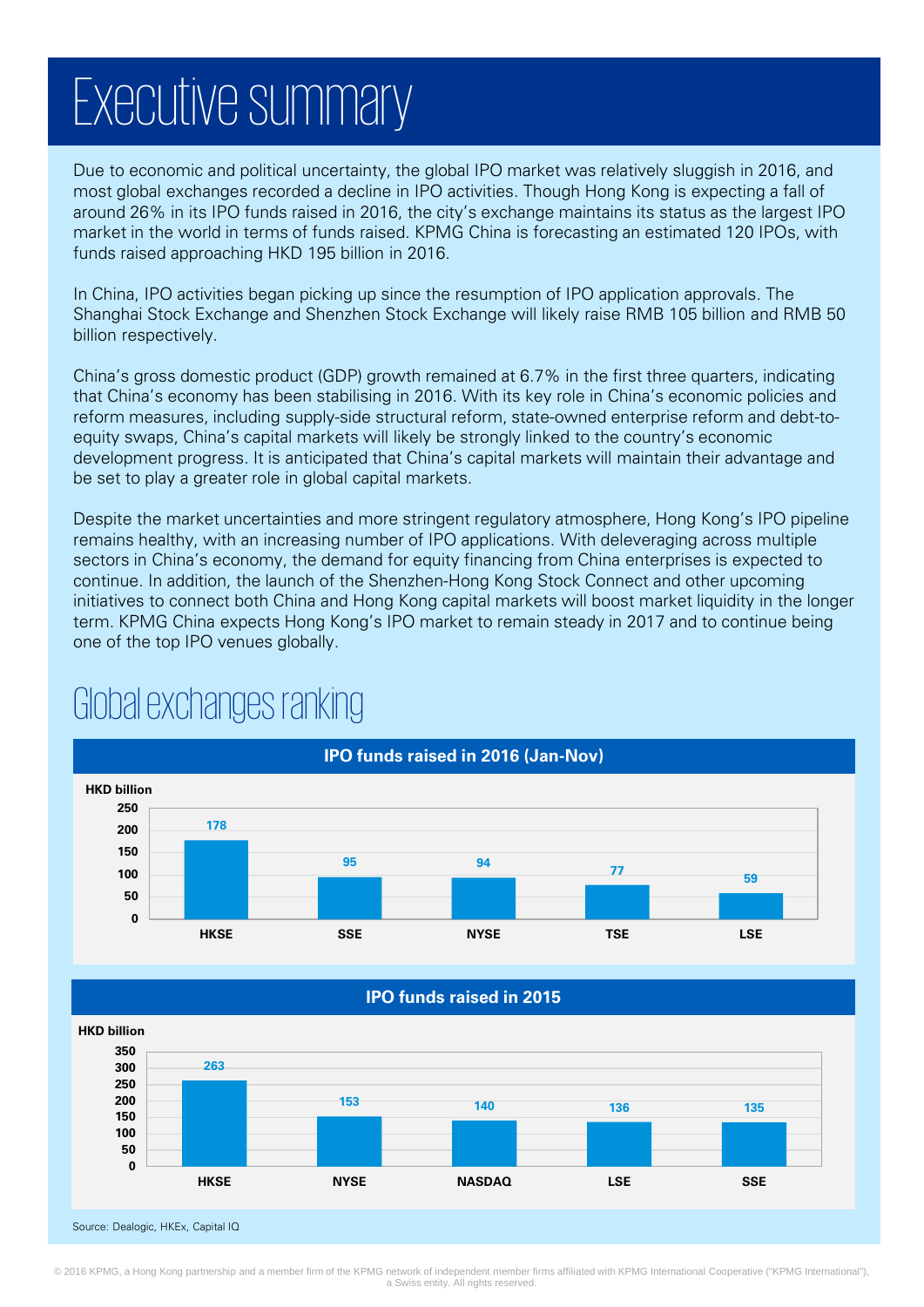

### Review of the Hong Kong IPO market

In 2016, Hong Kong has maintained its status as the top global IPO venue in terms of funds raised. This is despite a 26% drop in total IPO funds raised for 2016, which are estimated to be approximately HKD 195 billion, compared with last year's HKD 263 billion, and the lowest in the past three years. Hong Kong's top

ranking in 2016 is primarily attributable to the completion of a number of sizeable IPOs, including Postal Savings Bank of China Co., Ltd. (code: 1658), China Resources Pharmaceutical Group Ltd. (code: 3320), China Zheshang Bank Co., Ltd. (code: 2016), China Merchants Securities Co., Ltd. (code: 6099) and Everbright Securities Company Limited (code: 6178). These top five IPOs raised HKD 108.9 billion, representing over half of the expected total funds raised in 2016.

Maintaining the momentum in late 2015, Hong Kong performed steadily in the first quarter of 2016, with 19 IPOs and HKD 30.3 billion raised. In the second quarter, the Hong Kong market became sluggish in the midst of the uncertain economic and

political environment, and funds raised dropped to HKD 13.3 billion.

Starting from July, the IPO market in Hong Kong perked up as the US Federal Reserve made the decision to keep interest rates on hold, and the impact of Brexit became noticeable. The improved market sentiment revived momentum, and the number of IPOs tripled in July compared to the monthly average over the first half. Several large IPOs were completed in the third quarter, and funds raised in this quarter totalled HKD 92.4 billion. With the strong IPO pipeline and the traditional high season for Hong Kong's IPO market in the fourth quarter, the number of IPOs is expected to remain at about 120 in 2016, with the expected funds raised approaching HKD 195 billion.



Source: HKEx and KPMG analysis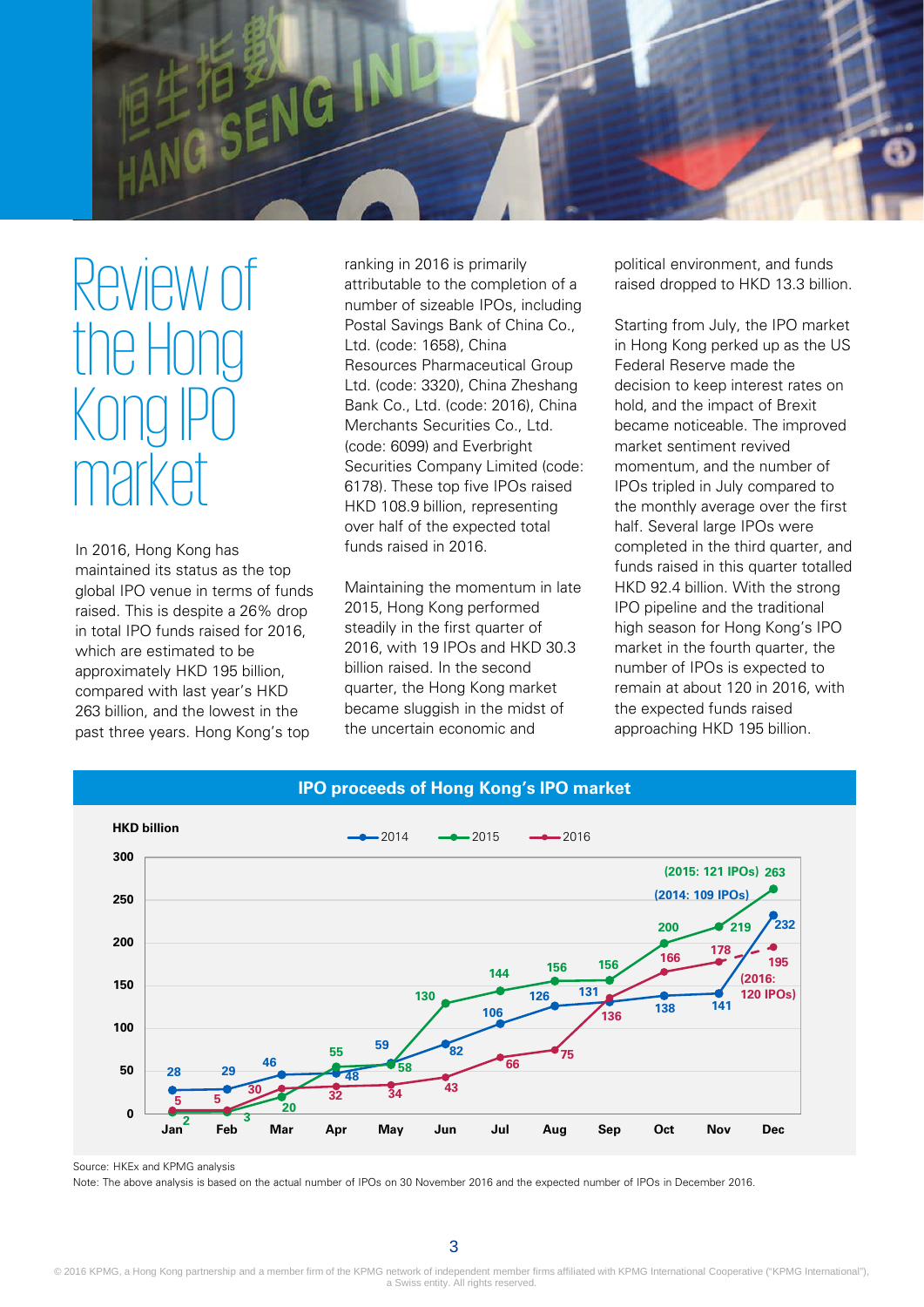

#### **10-Year trend of IPO activities by number of newly listed companies and funds raised**

Source: HKEx and KPMG analysis

Note: The above analysis is based on the actual number of IPOs on 30 November 2016 and the expected number of IPOs in December 2016.

The financial services (FS) sector continues to be the major contributor in terms of funds raised in 2016 and dominates sizeable IPOs, with 9 of the top 10 IPOs for the year coming from the FS sector. In 2016, the FS sector contributed nearly 70% of funds raised, up from 54%.

The Healthcare & Life Sciences and the Technology, Media and Telecom (TMT) sectors occupy a position in the Hong Kong IPO market. Large IPOs from these sectors in 2016 include China Resources Pharmaceutical Group Ltd. (code: 3320) and Meitu, Inc. (code: 1357).

The chart below illustrates the funds raised and number of IPOs, analysed by sector, according to listings on the Main Board and Growth Enterprise Market (GEM) Board of Hong Kong Exchanges and Clearing Limited (HKEx).



Source: HKEx and KPMG analysis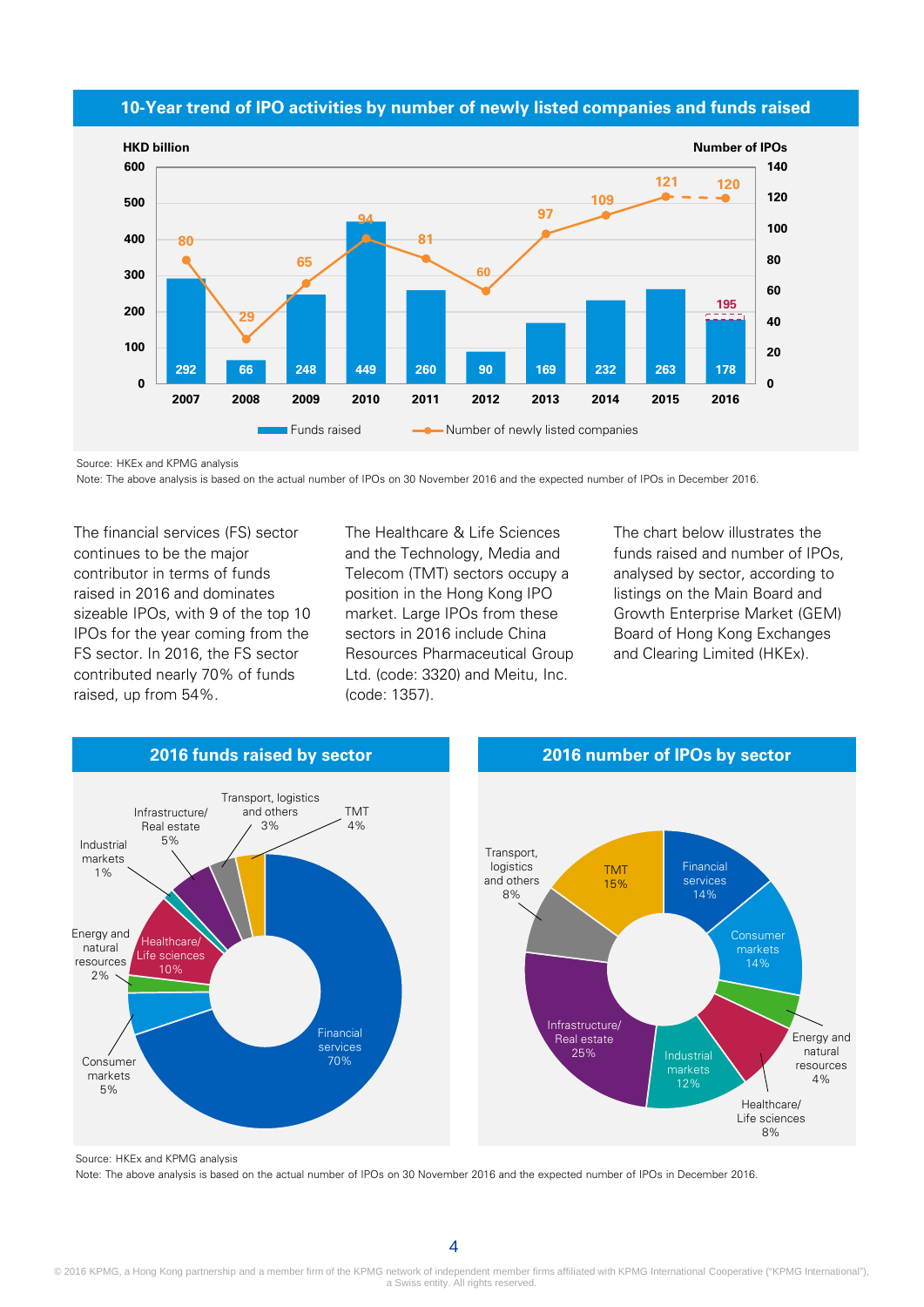

The average deal size in 2016 has been around HKD 1.7 billion, which dropped from HKD 2.2 billion in 2015. The decrease in average deal size is primarily due to the increased proportion of small-cap IPOs with funds raised below HKD 1 billion. Total funds raised from

IPOs with deal size over HKD 5 billion are estimated at HKD 152.6 billion, compared to HKD 206 billion in 2015. The chart below illustrates the number of deals, analysed by deal size:



**Number of Hong Kong IPOs by deal size**

Source: HKEx and KPMG analysis

Note: The above analysis is based on the actual number of IPOs on 30 November 2016 and the expected number of IPOs in December 2016.

5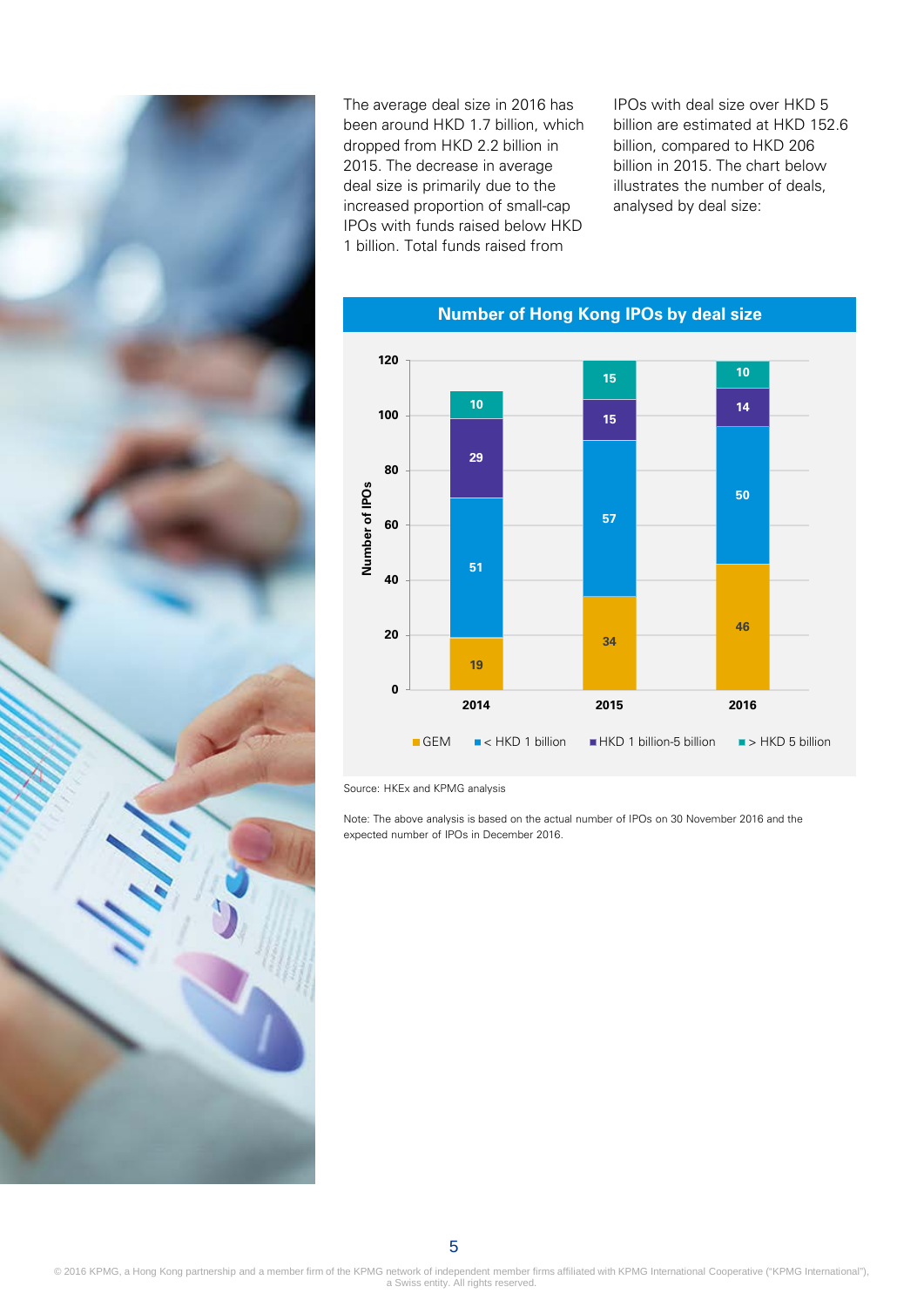

### Review of the mainland IPO market

Further to the reopening of new listings in late 2015, IPO application approvals resumed in January 2016 and A-share IPO activities began to pick up from the beginning of the year. The number of IPOs and total funds raised for 2016 are expected to reach approximately 230 and RMB 155 billion respectively, at a comparable level with 2015, though there was a four-month IPO suspension last year.

With concerns about volatility in the equity markets, there were

only 70 approved applications in the first half of 2016. A total of 61 companies completed their listings and raised funds of RMB 28.4 billion, 80% less than the corresponding period last year. Both the Shanghai Stock Exchange (SSE) and Shenzhen Stock Exchange (SZSE) recorded a decline in both the number of IPOs and funds raised in the first half.

In the third quarter of 2016, with more IPO application approvals and the return of regional commercial bank IPOs, the Ashare IPO market showed a strong momentum with 65 new listings and funds raised of RMB 48.5 billion, which exceeded the performance in the first half of 2016. The momentum continued to the fourth quarter, where there were already 56 new listings in October and November, with total funds raised of RMB 46.3 billion.

By the end of November, 229 entities had received approval for an IPO, while 48 entities were still on their way to completing their listings, with RMB 31.6 billion expected to be raised. For 2016, the IPO proceeds raised by the SSE and SZSE are expected to be approximately RMB 105 billion and RMB 50 billion respectively.



### **SSE & SZSE: 10-Year trend of IPO activities**

Source: Wind Info and KPMG analysis

Note: The above analysis is based on the actual number of IPOs on 30 November 2016 and the expected number of IPOs in December 2016.

6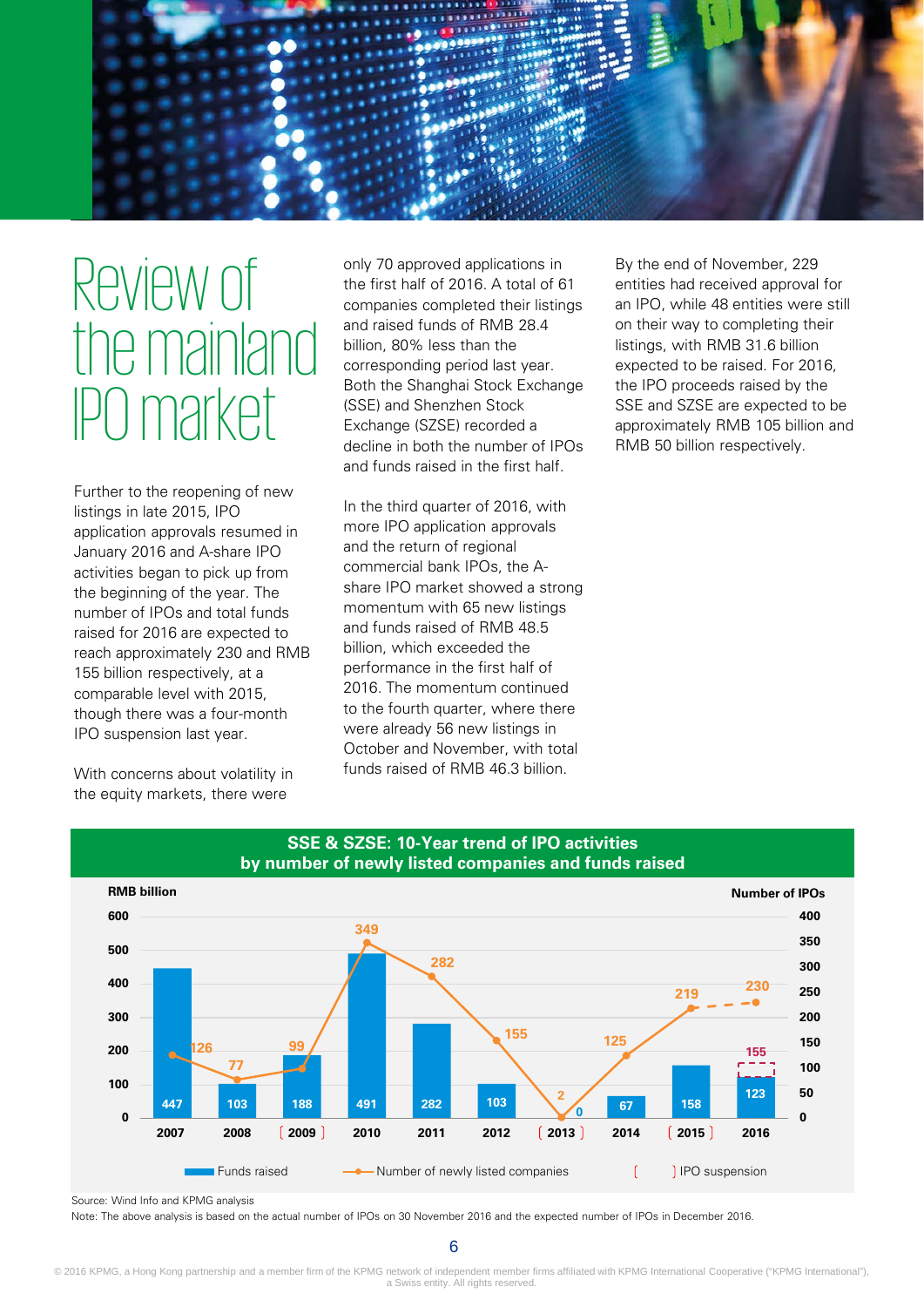#### **IPO proceeds of Shanghai Stock Exchange**



Source: Wind Info and KPMG analysis

Note: The above analysis is based on the actual number of IPOs on 30 November 2016 and the expected number of IPOs in December 2016.



**IPO proceeds of Shenzhen Stock Exchange**

Source: Wind Info and KPMG analysis

Note: The above analysis is based on the actual number of IPOs on 30 November 2016 and the expected number of IPOs in December 2016.

Traditional sectors, including companies from FS, industrial markets (IM) and TMT, continued to be the major contributors to the SSE in terms of funds raised. In August 2016, regional commercial banks returned to the A-share IPO market. Within the three months from August to October, six regional commercial banks completed their listings on the SSE, with aggregate funds raised of RMB 18 billion. In November 2016, the Bank of Shanghai, likely the largest A-share IPO in

terms of funds raised for the year, listed on the SSE with proceeds of RMB 10.7 billion. Another nine regional commercial banks' IPOs – including Hong Kong listed banks Shengjing Bank, Huishang Bank and Harbin Bank – have been added to the IPO applications pipeline, and regional commercial bank IPOs are expected to remain positive in the A-share IPO market.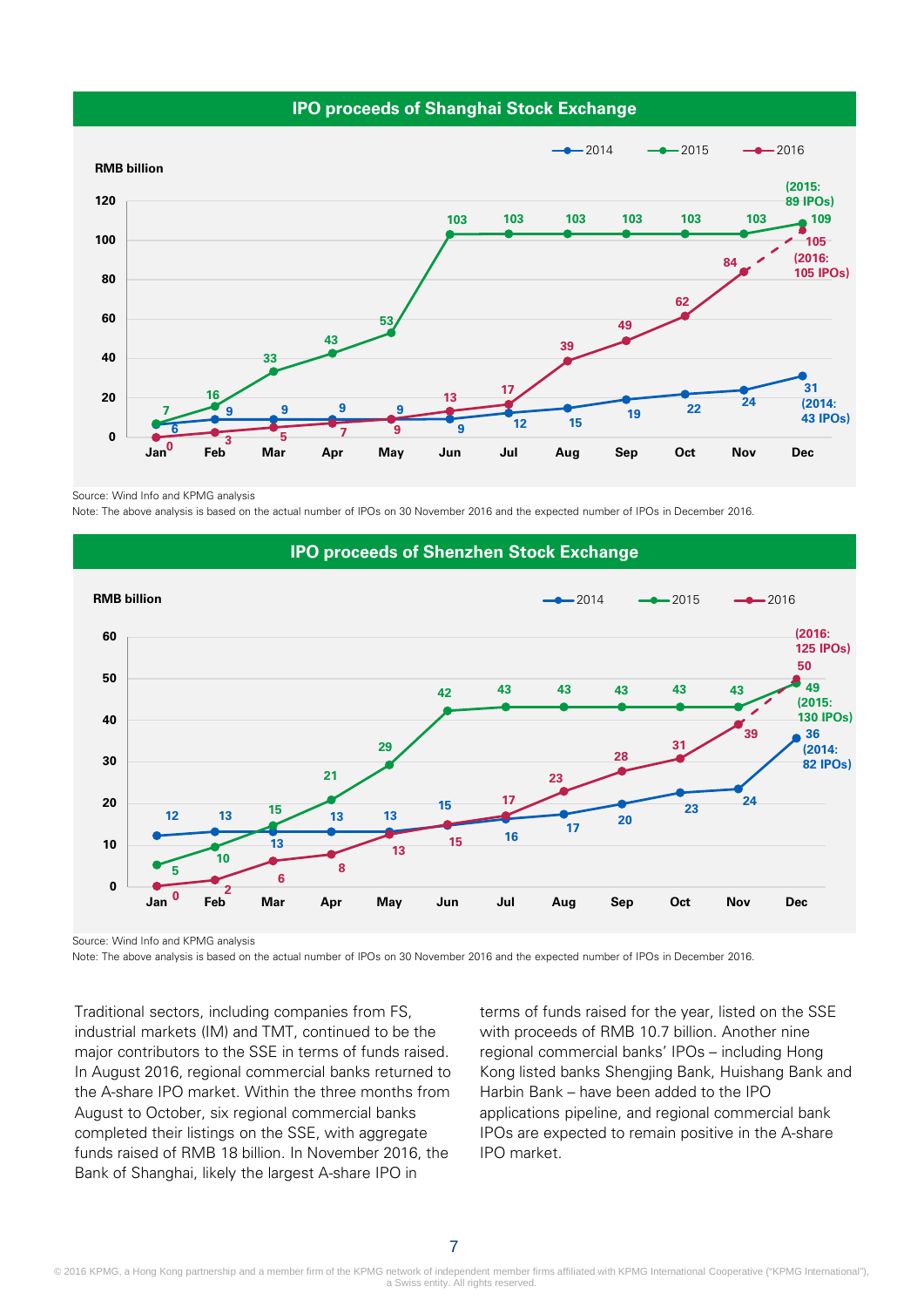For the SZSE, the TMT and IM sectors remained significant. Similar to 2015, funds raised from the TMT sector accounted for about one-third of total funds raised on the SZSE. Though the contribution from the IM sector declined from 40% to 35%, it is worth

noting that high-end manufacturing industries are becoming more prevalent in the IM sector. As one of China's development focuses, high-end manufacturing industries are expected to play a greater role in the IPO market.



Source: Wind Info and KPMG analysis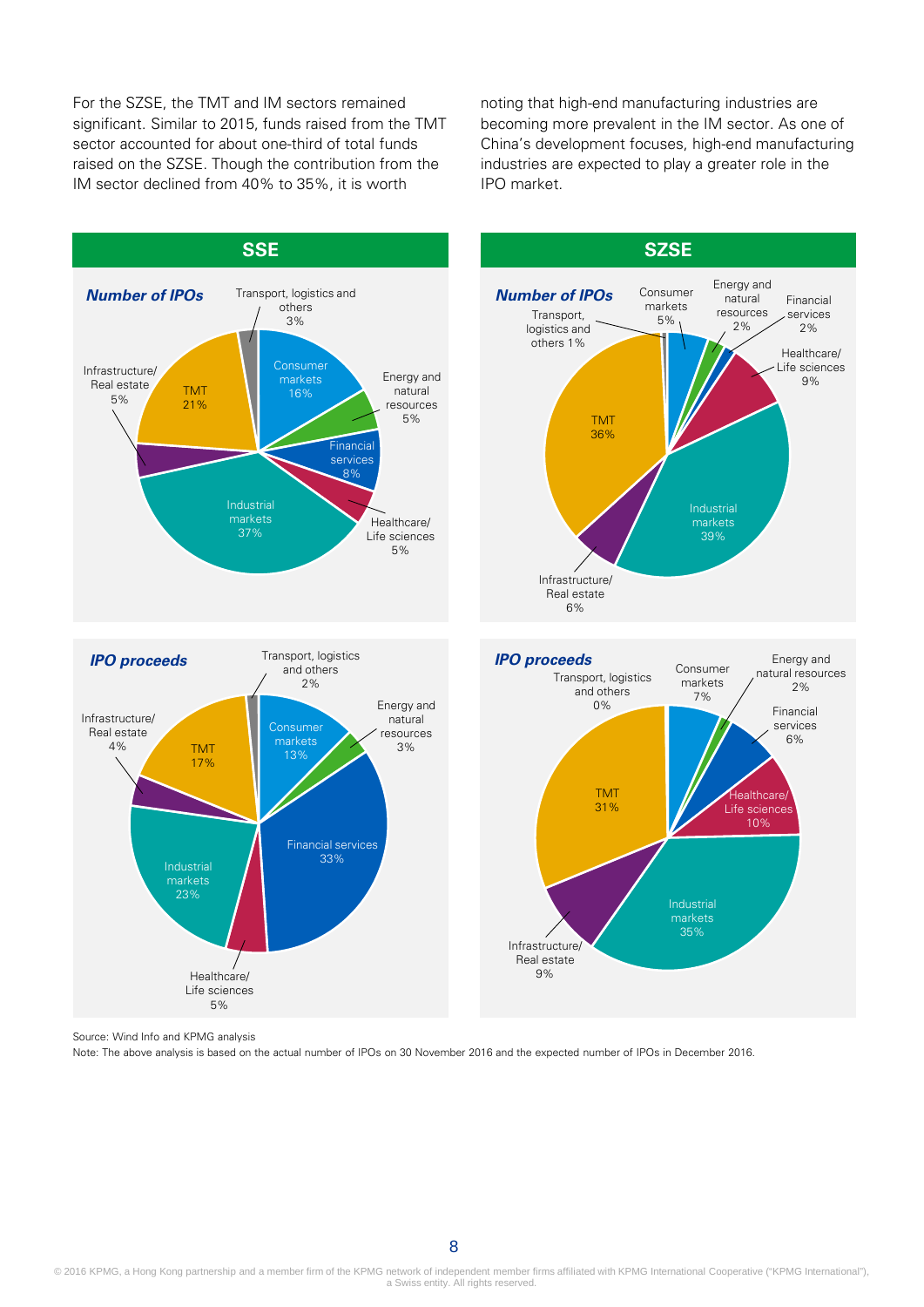Average deal size in the A-share IPO market was slightly down by 6 percent in 2016. Excluding those IPOs with deal size over RMB 10 billion, the average deal size on the SSE recorded an increment of RMB 0.9 billion from RMB 0.6 billion in 2015. Average deal size on the SZSE remained at a similar level at RMB 0.4 billion.

Despite the return of regional commercial bank IPOs, there were fewer sizeable IPOs in the A-share IPO market in 2016. In 2015, there were three IPOs with

deal size over RMB 10 billion, compared to only one in 2016. Continuing with the trend in 2015, smaller deals with proceeds below RMB 1 billion still dominated the A-share IPO market, and the proportion of funds raised from such smaller deals to the total funds raised from January to November 2016 reached 54%, an increase from 48% for the full year 2015.



Source: Wind Info and KPMG analysis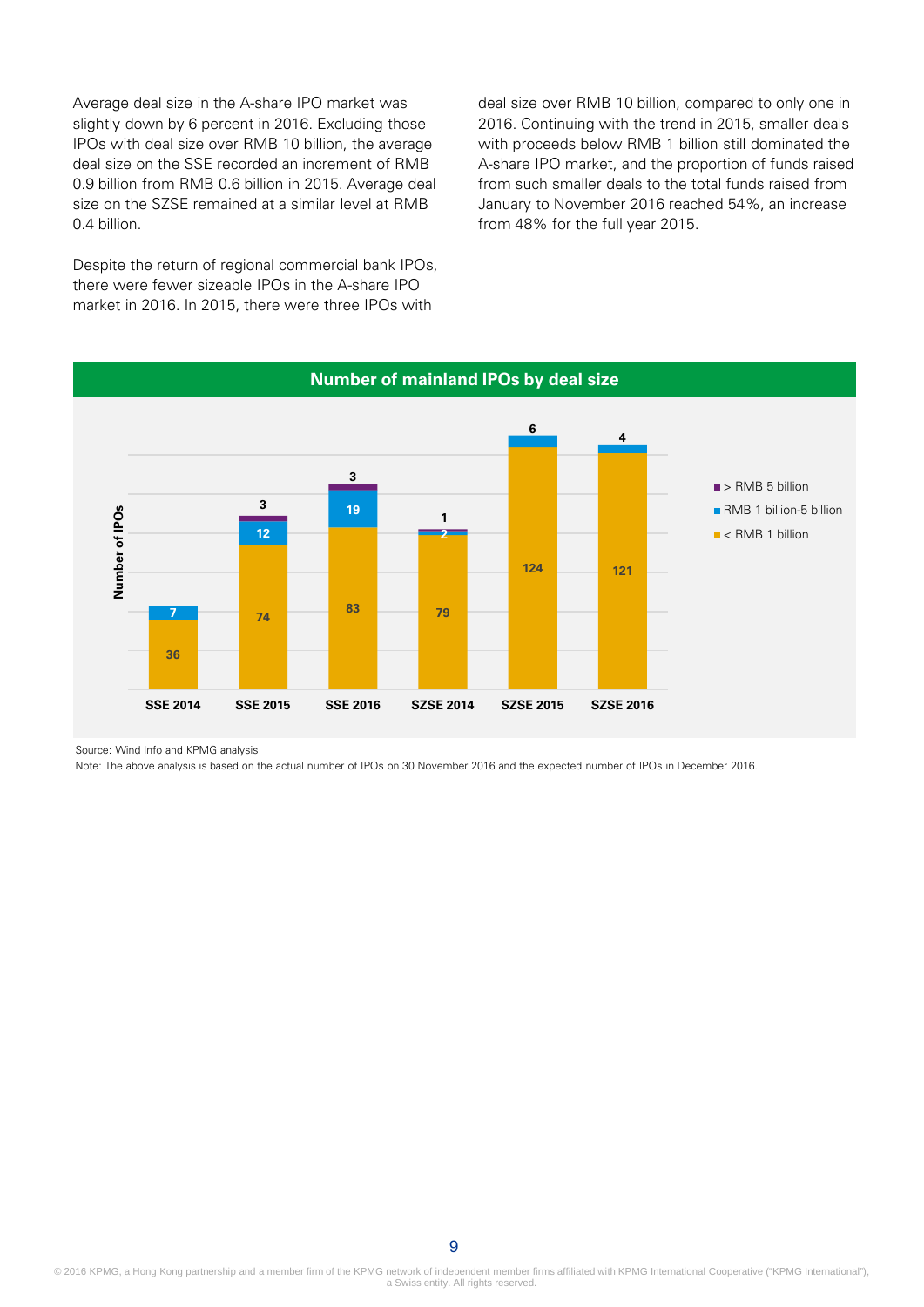

# Outlook for Hong Kong

The long-term impact of Brexit and imminent economic policy changes following the US presidential election have added uncertainties to the global economy. The recent indication from the US Federal Reserve regarding lifting interest rates relatively soon and the stronger US dollar position leading to the capital outflow from the region have brought a certain level of uncertainty to the stock market.

China's positive economic data in the third quarter indicated that its economy is gradually stabilising. In addition, the deleveraging in China has adopted a multipronged approach to cutting enterprise debt, including equity fundraising activities. Demand for financing from China is expected to continue and the number of enterprises from China seeking to list is likely to increase, as evidenced by the strong pipeline in the Hong Kong IPO market. Over half of these IPO applicants originate in China, and have diversified profiles. The Hong Kong IPO market is expected to remain the choice for China enterprises seeking public equity funding.

On the regulatory front, the general atmosphere became more stringent in 2016. In response to the intensified speculative activities in the stock market earlier this year, HKEx issued a guidance letter in June on IPO vetting and suitability for listing, with the aim of formalising its policies on tightening the IPO vetting process for GEM Board and smaller Main Board listings. In 2016, small-cap IPOs with deal size less than HKD 1 billion have been gaining a higher proportion in the market, with a record-high number of new GEM Board listings. By the end of November, active listing applications in Hong Kong reached 146, with more than half from the GEM Board, but the number of successful cases is likely to be adversely affected in the near term by the tightening of the vetting process.

The joint consultation by the Securities and Futures Commission (SFC) and HKEx on the proposed enhancements of HKEx's decision-making and governance structure for listing regulations aroused much debate in the market. The aim of the consultation was to achieve closer cooperation and coordination between the SFC and HKEx, and to streamline and simplify the IPO vetting process. Market participants have diverse views about the consultation content. The SFC and HKEx consultation conclusions will likely be one of the most anticipated regulatory matters in 2017.

The Shenzhen-Hong Kong Stock Connect was officially launched in December. This provides a new channel for international and Hong Kong investors to leverage China's growth by providing access to high-growth Chinese companies in the technology and internet-based sectors. Though the new stock connect scheme, together with the abolishment of aggregate quotas, is not likely to have an immediate effect on the IPO market, the liquidity in both China and Hong Kong's capital markets and the connection between markets will be boosted in the longer term. Chinese companies with funding needs will be able to access a wider and more internationalised investor base.

KPMG China expects Hong Kong's IPO market to remain steady in 2017 and to continue being one of the top IPO venues globally. The actual performance will largely depend on sizeable deals. For 2017, we forecast an estimated 120 IPOs, with about HKD 200 billion being raised.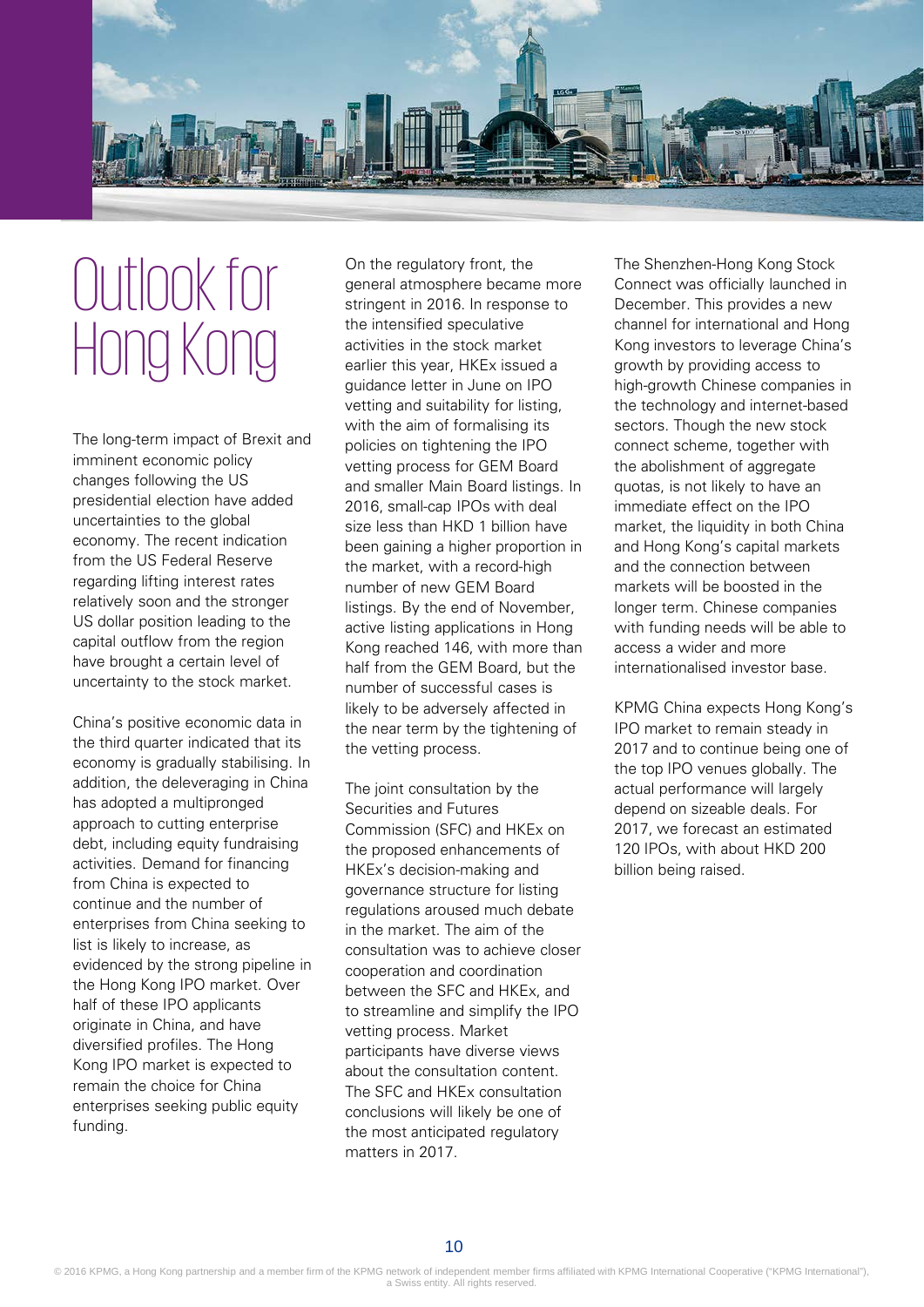

### Outlook for mainland **China**

The 13th Five-Year Plan set out the objectives for fostering transparent and healthy capital markets, increasing the proportion of direct financing to enterprises, and lowering the leverage ratio. In 2016, China regulators implemented a number of reform measures. With the aim of improving the quality of new listings and better regulating backdoor listing activities, regulators have tightened the scrutiny of IPOs and revised the rules for major asset restructuring. The segmentation of National Equities Exchange and Quotations (NEEQ) has been finalised and implemented to further develop multi-tiered capital markets. In addition, the acceleration of IPO application approvals, together with reforms to the Public Offering Review Committee, may address the long queue in the IPO application pipeline. These measures are paving the way for the introduction of a registrationbased system. However, it is

expected that the system will only be implemented after other prerequisites are met, including the establishment of a healthy multi-tiered capital market and changes to the existing legal framework.

Multi-tiered capital markets will play a key role in supply-side structural reform and state-owned enterprise reform, though the progress of such reforms is expected to be gradual. Debt-toequity swap programmes have been introduced to lower the leverage ratio of China's economy, and will support the long-term and continued development of multitiered capital markets. China has been striving to achieve an innovation-driven model of economic development, and the Outline of the 13th Five-Year Plan has a key goal of raising the share of GDP contributed by the strategic emerging industries to 15% by 2020, double that in 2015. Strategic emerging industries are likely to contribute more to the IPO market in the longer term. China's capital market is going to be deeply tied to the country's economic development progress, while its developments will largely depend on other key reform measures including deepening the ChiNext, NEEQ reform, mechanisms for transferring between markets and the registration-based system.

Both the SSE and SZSE maintained their leading positions among the global IPO exchanges in terms of funds raised in 2016. China's GDP growth remained at 6.7% throughout the first three quarters of 2016, indicating that the China economy has been stabilising. With an IPO pipeline for approvals of nearly 700 companies, strong demand for IPOs exists. In light of stabilising economic growth and various regulatory reform measures, it is anticipated that China's capital markets will maintain their advantage and be set to play a greater role in the global capital markets.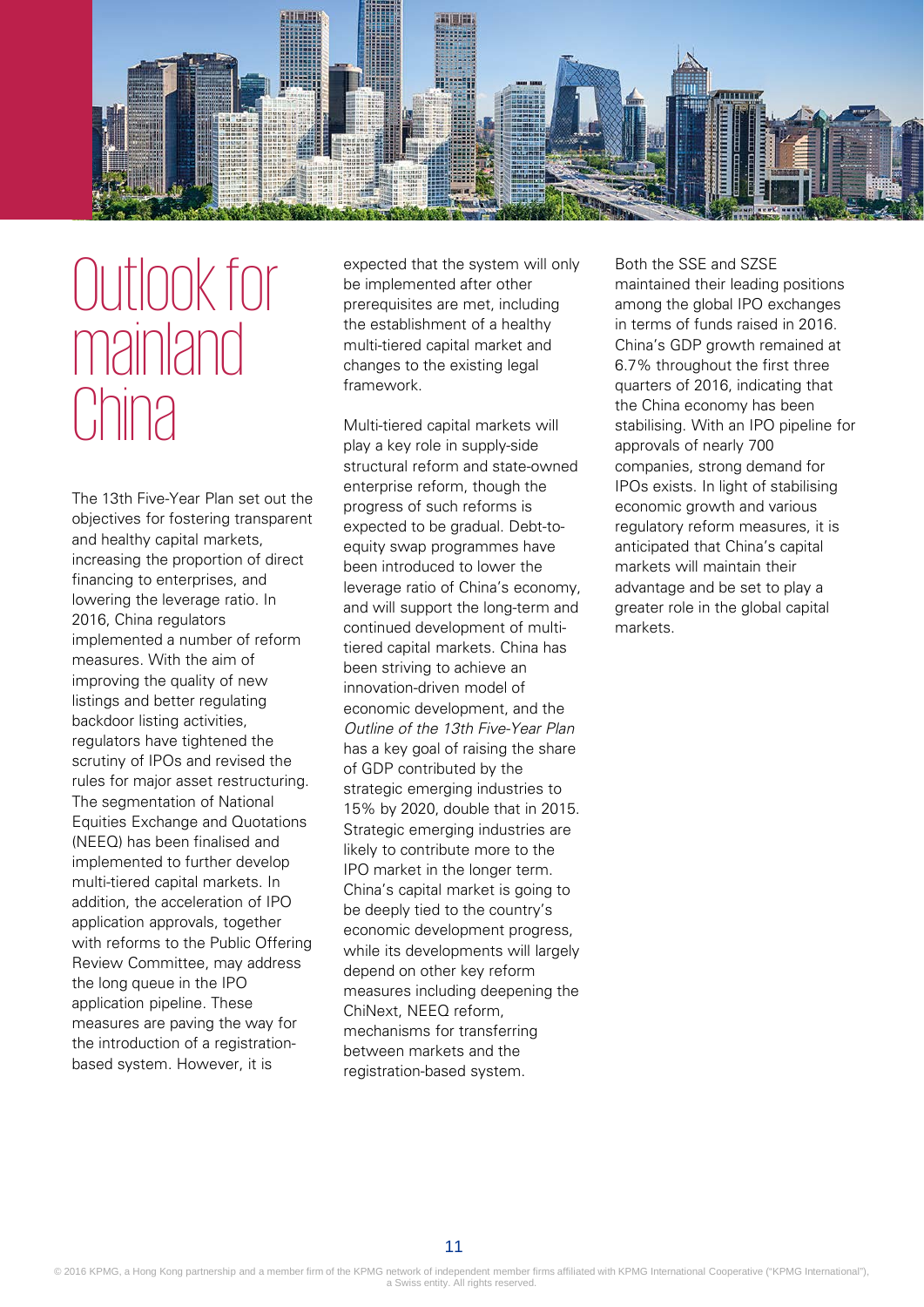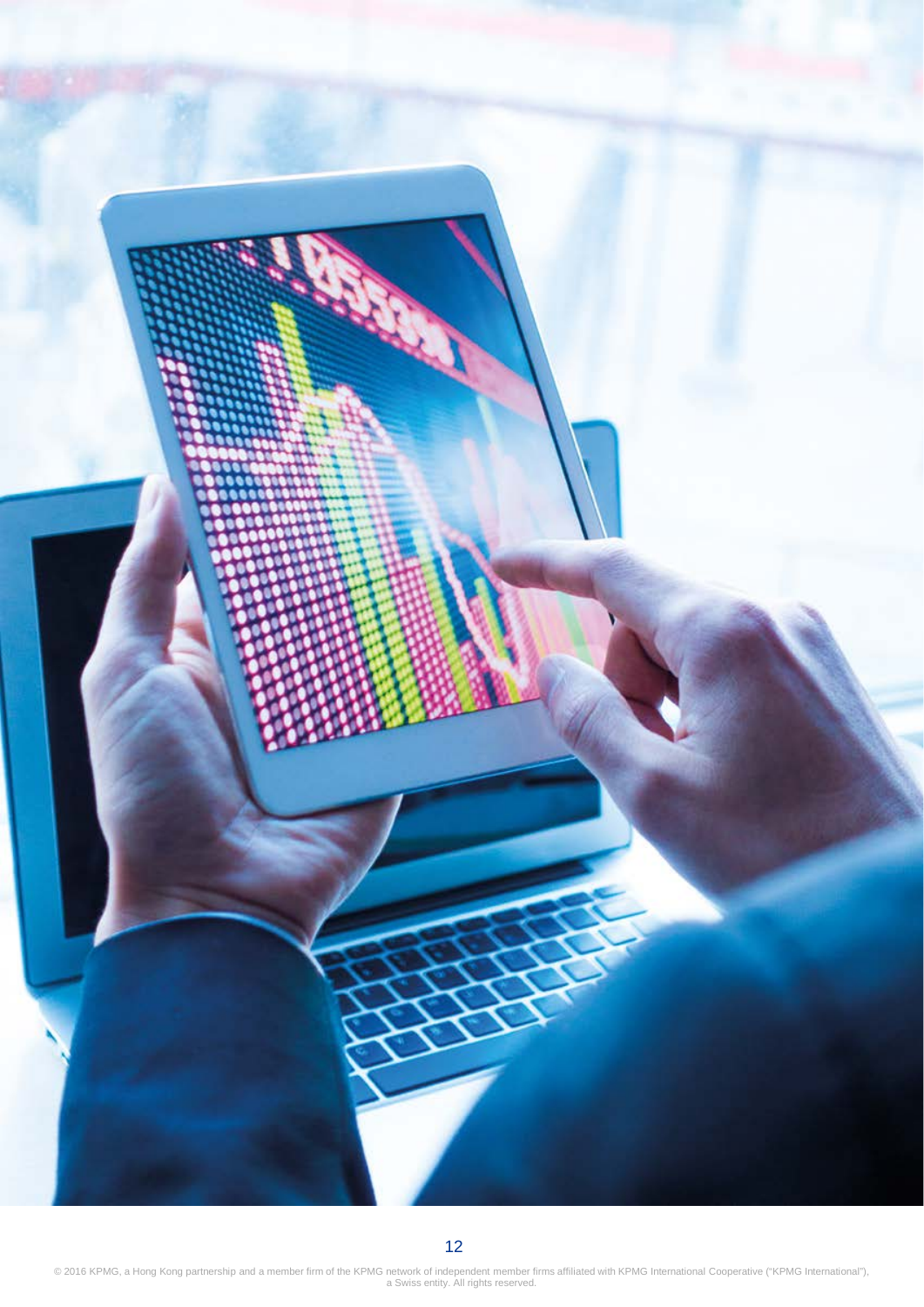

# Contact us

#### **Ronald Sze**

Tel.: +86 755 2547 1113 ronald.sze@kpmg.com

**Charles Wan** Tel.: +86 10 8508 5303 charles.wan@kpmg.com

**George Wong** Tel.: +86 755 2547 1088 george.wong@kpmg.com

**Maggie Lee** Tel.: +852 2826 8063 maggie.lee@kpmg.com

**Robert Luo** Tel.: +86 10 8508 5104 robert.luo@kpmg.com

**Katharine Wong** Tel.: +852 2978 8195 katharine.wong@kpmg.com **Paul Lau** Tel.: +852 2826 8010 paul.k.lau@kpmg.com

**Frankie Lai** Tel.: +86 21 2212 2186 frankie.lai@kpmg.com

**Melvin Guen** Tel.: +852 2978 8105 melvin.guen@kpmg.com

**Loren Tang** Tel.: +852 2978 8150 loren.tang@kpmg.com

**Louis Lau** Tel.: +852 2143 8876 louis.lau@kpmg.com

**Anthony Ho** Tel.: +852 2143 8533 anthony.ho@kpmg.com